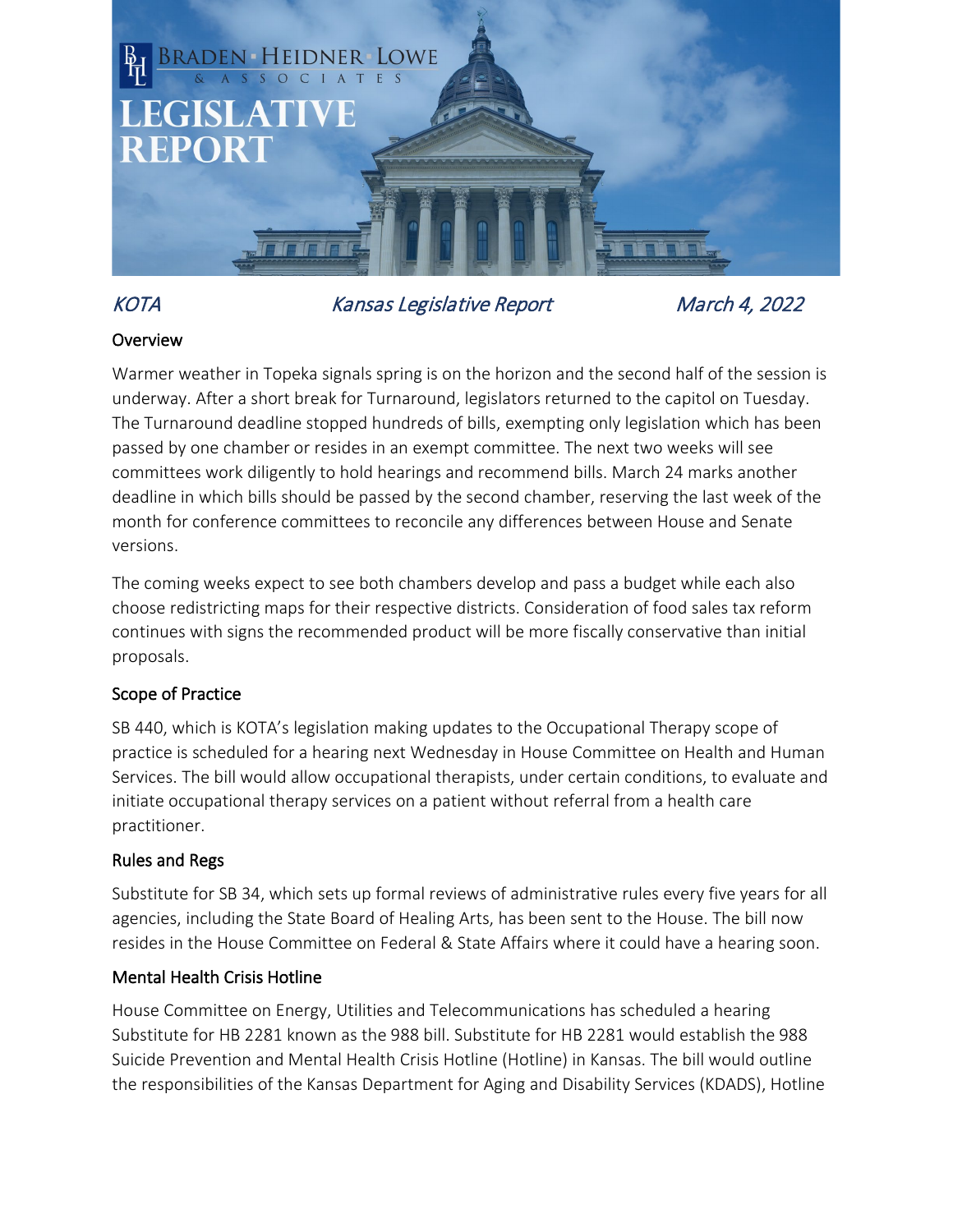centers, and service providers and would impose a 988 fee on telecommunications and other voice service. The bill would create a 988 fee in the amount of \$0.20 per month per subscriber account. The hearing is scheduled for next Thursday, March 10<sup>th</sup>.

#### COVID-19 Treatment

Senate Substitute for HB 2280, known as the COVID Treatment Bill, which mandates pharmacists to dispense prescriptions related to COVID treatment, remains in the Senate Committee on Public Health & Welfare. The bill is not subject to legislative deadlines so action could still occur, but committee meetings are limited through March 18.

## QUESTIONS?

Please contact: Travis Grauerholz, Lobbyist, Braden Heidner Lowe & Associates Email: [travisg@bhlandassociates.com](mailto:travisg@bhlandassociates.com) Office: 785-233-4512



| <b>Bill Number</b><br>and Sponsor                              | <b>Bill Subject</b>                                                                                                                   | <b>Current Status</b>                  | <b>Last Action</b>                                                                                                     |
|----------------------------------------------------------------|---------------------------------------------------------------------------------------------------------------------------------------|----------------------------------------|------------------------------------------------------------------------------------------------------------------------|
| <b>SB</b> 10<br>Richard Hilderbrand, R-<br>13 <sub>th</sub>    | Enacting the right to earn a living act to minimize<br>unnecessary occupational licensing and regulation                              | In Senate<br>Commerce                  | $01/20/2021$ - Senate<br>Scheduled Hearing in<br>Commerce: Wednesday,<br>1/27, 10:30 AM, Rm<br>546-S                   |
|                                                                |                                                                                                                                       |                                        |                                                                                                                        |
| Sub for SB 34<br>Senate Federal and State<br>Affairs Committee | Requiring review of administrative rules and regulations<br>every five years                                                          | In House Federal<br>and State Affairs  | $03/03/2022$ - House<br>Scheduled Hearing in<br>Federal and State<br>Affairs: Wednesday,<br>3/9, 9:00 AM, Rm 346-<br>S |
|                                                                |                                                                                                                                       |                                        |                                                                                                                        |
| <b>SB 207</b><br>Mark Steffen, R-34th                          | Providing additional regulation and restrictions for out-of-<br>state doctors to practice telemedicine in the state of Kansas         | In Senate Public<br>Health and Welfare | 02/11/2021 - Senate<br>Referred to Public<br>Health and Welfare                                                        |
|                                                                |                                                                                                                                       |                                        |                                                                                                                        |
| <b>SB 248</b><br>Senate Ways and Means<br>Committee            | Updating certain definitions, referral to specialty services<br>and coordination of care provisions in the Kansas<br>telemedicine act | In Senate Public<br>Health and Welfare | $02/17/2021$ - Senate<br>Referred to Public<br>Health and Welfare                                                      |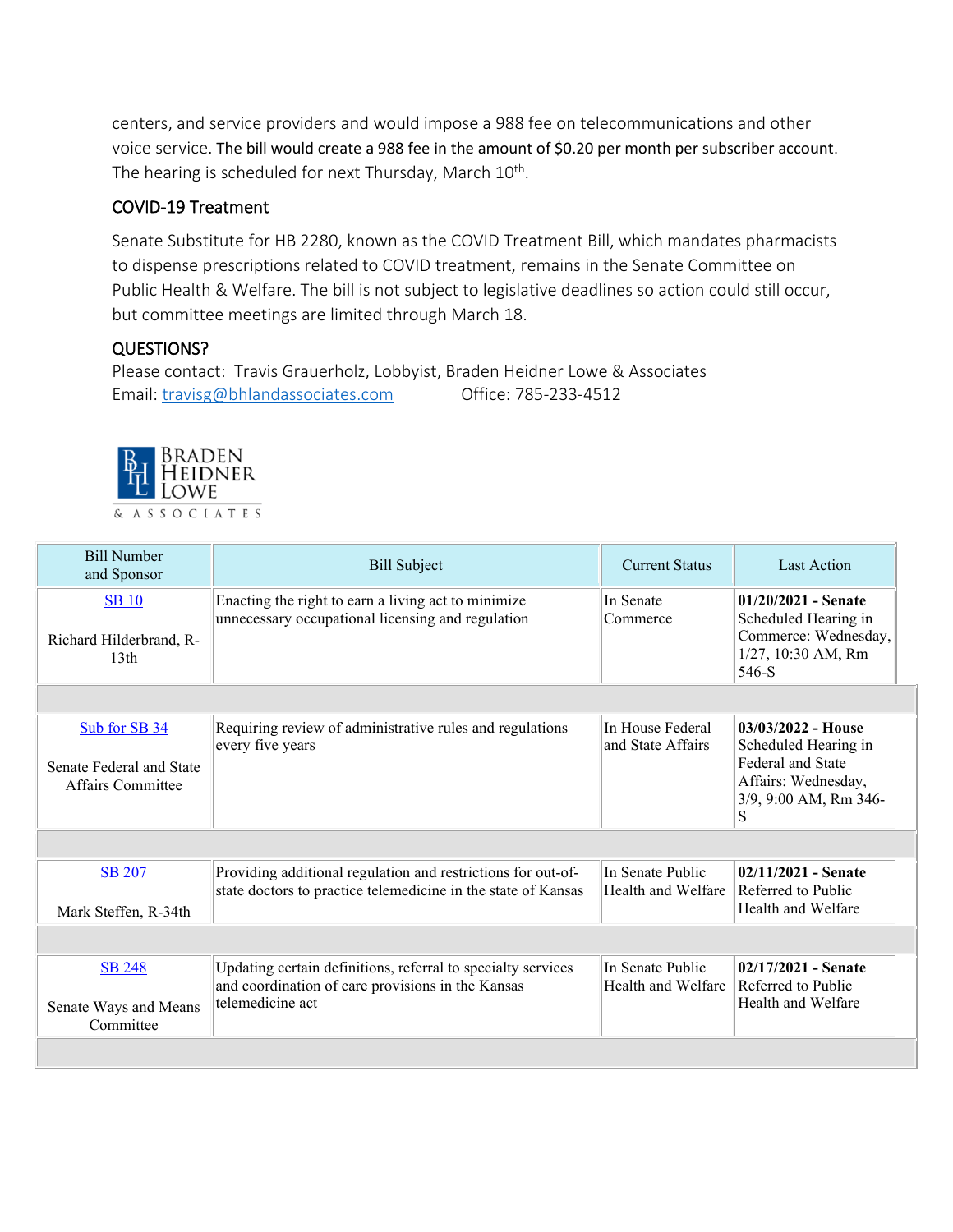| <b>SB 440</b><br>Senate Public Health and<br>Welfare Committee                                                                   | Establishing when an occupational therapist may treat a<br>patient without referral from a physician and requiring<br>occupational therapists to maintain professional liability<br>insurance                                                                            | In House Health<br>and Human<br>Services | 03/02/2022 - House<br>Scheduled Hearing in<br>Health and Human<br>Services: Wednesday,<br>3/9, 1:30 PM, Rm 112-<br>N |
|----------------------------------------------------------------------------------------------------------------------------------|--------------------------------------------------------------------------------------------------------------------------------------------------------------------------------------------------------------------------------------------------------------------------|------------------------------------------|----------------------------------------------------------------------------------------------------------------------|
|                                                                                                                                  |                                                                                                                                                                                                                                                                          |                                          |                                                                                                                      |
| <b>HB</b> 2004<br>Ron Highland, R-51st                                                                                           | Creating the right to appeal an involuntary discharge or<br>transfer from an adult residential care facility                                                                                                                                                             | On General Orders<br>in House            | 02/16/2022 - House<br>Committee Report<br>recommending bill be<br>passed, by Children and<br>Seniors                 |
|                                                                                                                                  |                                                                                                                                                                                                                                                                          |                                          |                                                                                                                      |
| <b>HB</b> 2046<br>Robert G. (Bob) Bethell<br>Joint Committee on Home<br>and Community Based<br>Services and KanCare<br>Oversight | Increasing reimbursement rates for providers of home and<br>community-based services under the intellectual or<br>developmental disability waiver, making appropriations for<br>such rates and providing for legislative review of the waiting<br>list for such services | In House<br>Appropriations               | 03/10/2021 - House<br>Scheduled Hearing in<br>Appropriations:<br>Wednesday, 3/17, 9:00<br>AM, Rm 112-N               |
|                                                                                                                                  |                                                                                                                                                                                                                                                                          |                                          |                                                                                                                      |
| <b>HB 2048</b><br>House Federal and State<br>Affairs Committee                                                                   | Extending certain provisions of the governmental response<br>to the COVID-19 pandemic in Kansas and providing certain<br>relief related to health, welfare, property and economic<br>security during this public health emergency                                        | On General Orders<br>in House            | 01/19/2021 - House<br>Committee Report<br>recommending bill be<br>passed as amended by<br>Judiciary                  |
|                                                                                                                                  |                                                                                                                                                                                                                                                                          |                                          |                                                                                                                      |
| <b>HB 2061</b><br>House Federal and State<br>Affairs Committee                                                                   | Increasing the minimum age to purchase or possess<br>cigarettes and tobacco products from 18 to 21, and<br>prohibiting cigarette vending machines and flavored vaping<br>products                                                                                        | In House Federal<br>and State Affairs    | 01/14/2021 - House<br>Referred to Federal and<br><b>State Affairs</b>                                                |
|                                                                                                                                  |                                                                                                                                                                                                                                                                          |                                          |                                                                                                                      |
| HB 2150<br>House Children and<br>Seniors Committee                                                                               | Creating a definition of financial exploitation, requiring<br>additional mandatory reporters and increasing investigation<br>days in the abuse, neglect and financial exploitation of<br>certain adults                                                                  | In Senate Public<br>Health and Welfare   | 03/26/2021 - Senate<br>Referred to Public<br>Health and Welfare                                                      |
|                                                                                                                                  |                                                                                                                                                                                                                                                                          |                                          |                                                                                                                      |
| <b>HB 2206</b><br>House Health and Human<br>Services Committee                                                                   | Updating certain definitions, referral to specialty services<br>and coordination of care provisions in the Kansas<br>telemedicine act                                                                                                                                    | In House<br>Appropriations               | 03/05/2021 - House<br>Withdrawn from Health<br>and Human Services;<br>referred to<br>Appropriations                  |
|                                                                                                                                  |                                                                                                                                                                                                                                                                          |                                          |                                                                                                                      |
| S Sub for HB 2279<br>House Health and Human<br><b>Services Committee</b>                                                         | Amending the advanced practice registered nurse authorized<br>scope of practice to permit the prescribing of drugs without<br>a supervising physician                                                                                                                    | On General Orders<br>in Senate           | 02/22/2022 - Senate<br>Committee Report<br>recommending<br>substitute bill be passed,                                |